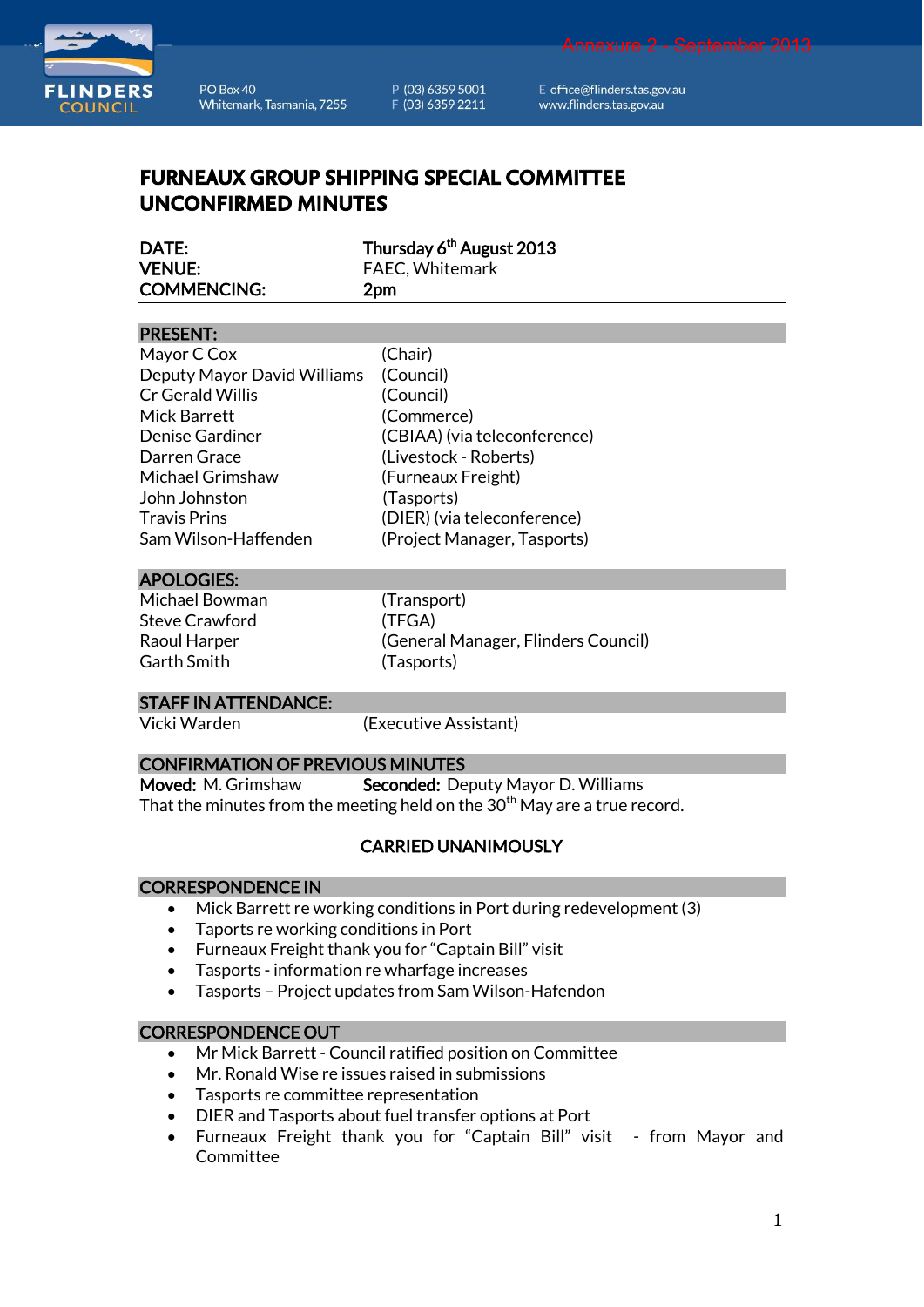

P (03) 6359 5001 F (03) 6359 2211

E office@flinders.tas.gov.au www.flinders.tas.gov.au

Annexure 2 - September 2013

Moved: Cr G. Willis Seconded: D. Grace That Correspondence inward and outward is endorsed.

# CARRIED UNANIMOUSLY

The Chair welcomed Mick Barrett to his first meeting as Commerce Representative on the Committee.

**Item 1** Meeting Procedure Policy and Rules (as passed by Council)

Noted by committee members.

**Item 2** Update on Lady Barron Port Redevelopment project from Project Manager, Sam Wilson-Haffenden

The Port redevelopment work is still progressing but is behind schedule.

The wharf strengthening has been brought forward in the schedule. All other tenders had been awarded on a fixed price basis so the wharf tender was released to see if it was achievable. Tender prices received established the need for additional commitment from Tasports in order to complete the work. Tasports has made that commitment so the work has commenced. The contractor working on the wharf is also undertaking another tender so that both jobs can progress simultaneously thereby reducing costs. The decision was made to only strengthening 2/3 of the wharf instead of the whole wharf and the work is a week away from completion. The contractor will then commence work on the Transit Shed.

Concreting of the Cattle Pens is almost finished. Rubber Matting will be installed by end of month. Work will soon commence on security fencing and minor works. Road works have stopped as the road base was of poor quality. They are now importing silica base to rectify the problem. The road won't be sealed until the base is fixed. The weather has also held up progress.

The overall completion date for the entire job is now the end of October.

Q: Time delays must be costing money. Who's paying for the variations?

A: The contractor undertaking the roadwork knew that weather could be an issue in winter and quoted accordingly. So far there has only been one minor variation with additional costs. The substandard base was not expected and Tasports has born the cost to rectify this matter. Tasports has fully funded the project and is committed to seeing the project through to completion.

Q: Why wasn't the commercial side of the port completed before commencing work on the wharf?

A: It is more cost effective for the contractor working on the wharf to undertake the work now rather than later as they are already on site and they can progress works according to the weather.

Q: Will the piles on the wharf also be improved?

A: Some repair of the piles has already been done.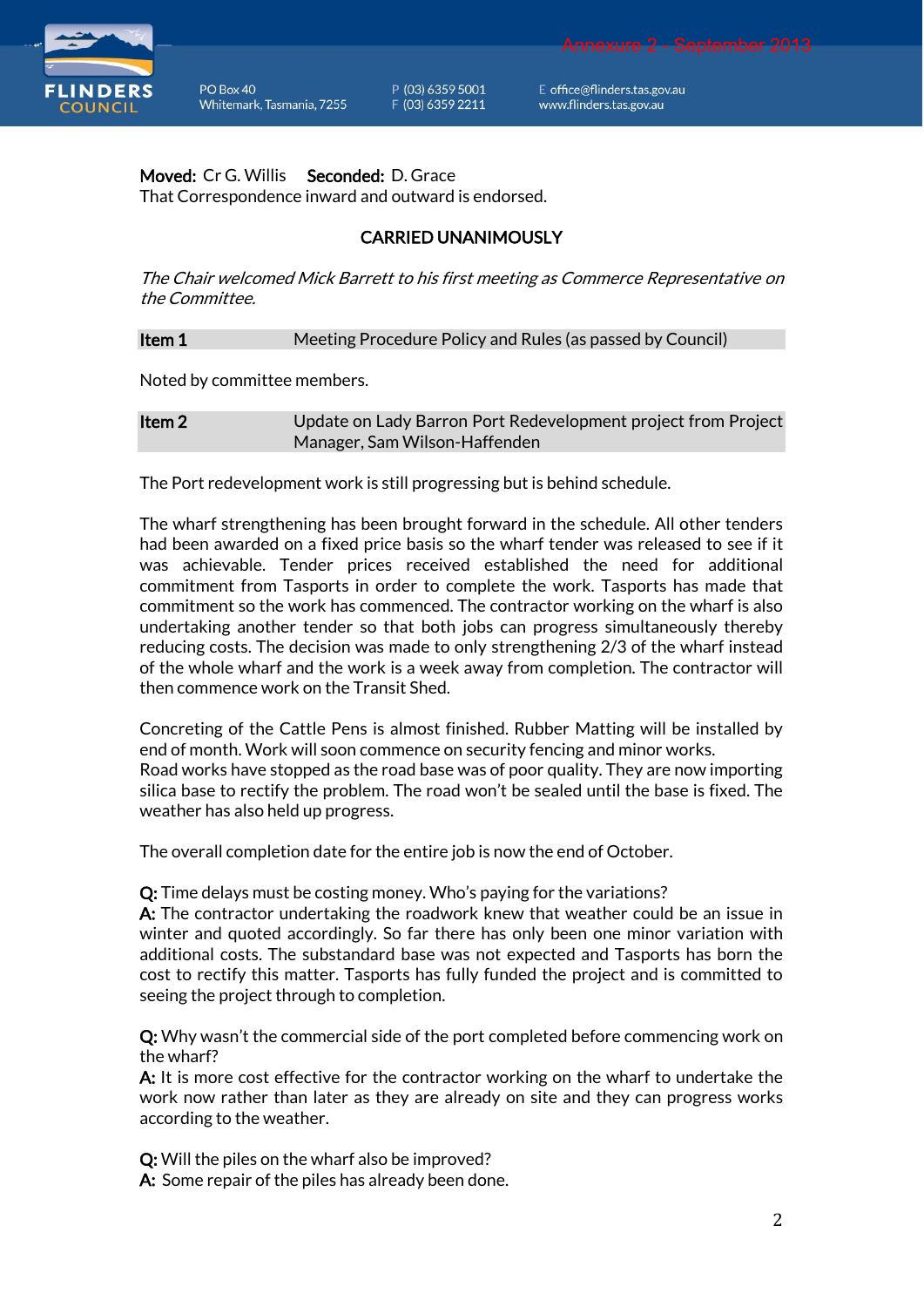

PO Box 40 Whitemark, Tasmania, 7255 P (03) 6359 5001 F (03) 6359 2211

E office@flinders.tas.gov.au www.flinders.tas.gov.au

The wharf strengthening had the support of this committee and although it may not be fully utilised by the current provider, it will be available for future use. The wharf load is being upgraded to match the road system (Highway loads) so that loaded trucks can drive straight off the road onto the wharf without issue.

The Contractors are pleased the community is no longer going down 'for a look' which has improved conditions.

Furneaux Freight was very happy with the outcome of the meeting between them, Tasports and Flinders Council held on 1st August. Considerable goodwill resulted from the meeting and Tasports and Furneaux Freight will continue to work together.

## Item 3 Tasport's report on fuel transfer options

There was no formal report forthcoming however Tasports and Furneaux Freight representatives provided an update.

At the 1<sup>st</sup> August meeting Tasports and Furneaux Freight talked through a range of options for bulk transport of fuel including ISO containers, trucks or pipeline. Tasports looks forward to receiving a proposal from Furneaux Freight for bulk fuel delivery to the island. Tasports needs to comply with standards regarding firefighting, oil spills, bunding etc. but these are not insurmountable. They have achieved this at other ports and do not see any issues with achieving it here. Furneaux Freight considers this a sensible approach and will be following up. Hopefully it will result in a reduction in fuel price on the island.

Item 4 Report on the motion passed at Council for Cr Willis to gauge community support for moving the boat ramp to another area in Lady Barron

At the July Ordinary Council meeting, a motion was passed instructing Council to explore the development of a boat launching facility and associated infrastructure adjacent to the Tasports Slip at Lady Barron. Cr Willis was asked to develop a working group to liaise with community users on the design required for the facility and report back to Council on the preferred approach.

Recent discussions with Tasports suggest that they would welcome the relocation of the boat ramp, as soon as possible.

In 2003 a plan for a new boat ramp was organised by the Safe Harbour Group. The proposed location was in an awkward spot and consensus of opinion is that the boat ramp should be relocated parallel to the slip. The community needs to be consulted, MAST maybe approached to supply some funding and there is some land that could be used for parking etc.

Q: Has the working group been set up yet?

A: Waiting for a report from Chris Fenner (Safe Harbour Group) but expect to set up the working group in a week or so.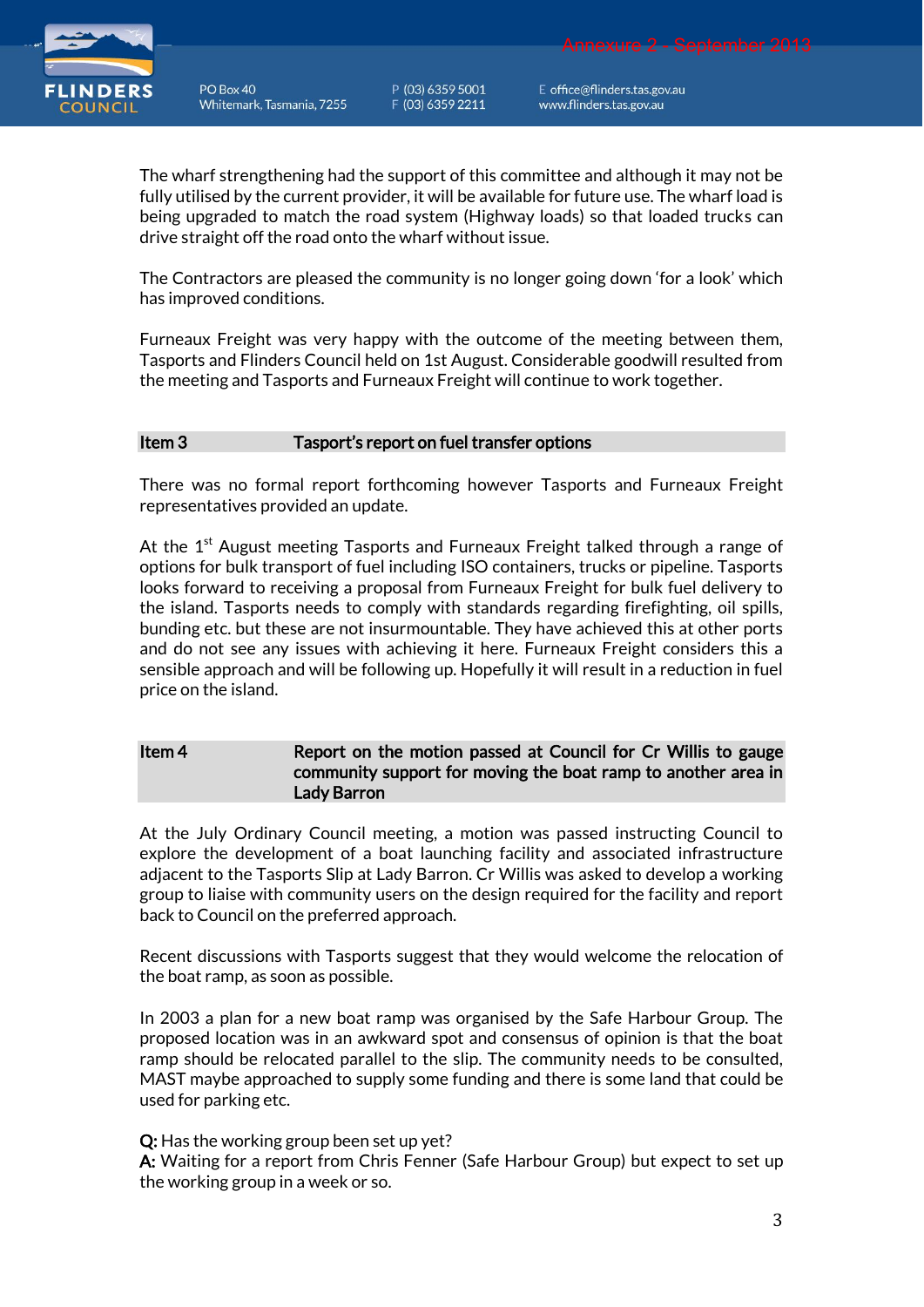

PO Box 40 Whitemark, Tasmania, 7255 P (03) 6359 5001 F (03) 6359 2211

E office@flinders.tas.gov.au www.flinders.tas.gov.au

Tasports would like this to happen as soon as possible and are committed to assisting where they can including making the land available for parking. They have a good relationship with MAST and may be able to use this influence.

Q: MAST funding is usually \$ for \$, but then who owns it?

A: Council has opened discussion with Tasports on ownership and Council could consider car park.

A: Tasports don't own ramps anywhere else but might be able to take it on if MAST provides some funding.

Note: All parties need to continue discussions to move this forward quickly.

## Item 5 Update on Contingency Funding (Council motion at Ordinary Meeting of 28<sup>th</sup> March 2013 in line with Committee recommendation.)

DIER has approved everything requested through the Shipping Contingency Fund and the funds are currently with Council, ready to expend. Equipment has not yet been purchased. Council would prefer not to own equipment e.g. forklifts, and there is no Council staff at the wharf to oversee their use. Council is discussing with Tasports the possibility of them taking stewardship of the equipment.

Q: If it is Council's preferred position not to own or maintain equipment, they should make their position clearly known to the committee.

A: Council should clarify this with the committee prior to making recommendations for the next round of contingency funding.

Q: How will the forklifts be managed? Private people may want to use them. A: Tasports hasn't had the chance to look into it yet but will be looking at models for

common usage of the equipment.

Q: Council should consider leasing the equipment to the stevedores.

A: The conditions of the contingency fund require that equipment be made available to all users of the port.

#### Item 6 Wharfage increases from 1st August 2013

This information was included in the agenda in order to inform the community regarding the new wharfage charges. There was initial confusion due to GST being included in the charges reported by Furneaux Freight.

Tasports was involved in discussions in respect to price changes for freight at Lady Barron. There have been few increases to wharfage charges since 2006. Due to inflation and maintenance, revenue wasn't matching costs so the fees had to be redressed. As a result there has been a jump in wharfage charges for animals but it is still only 10% of the cost of getting animals off the island.